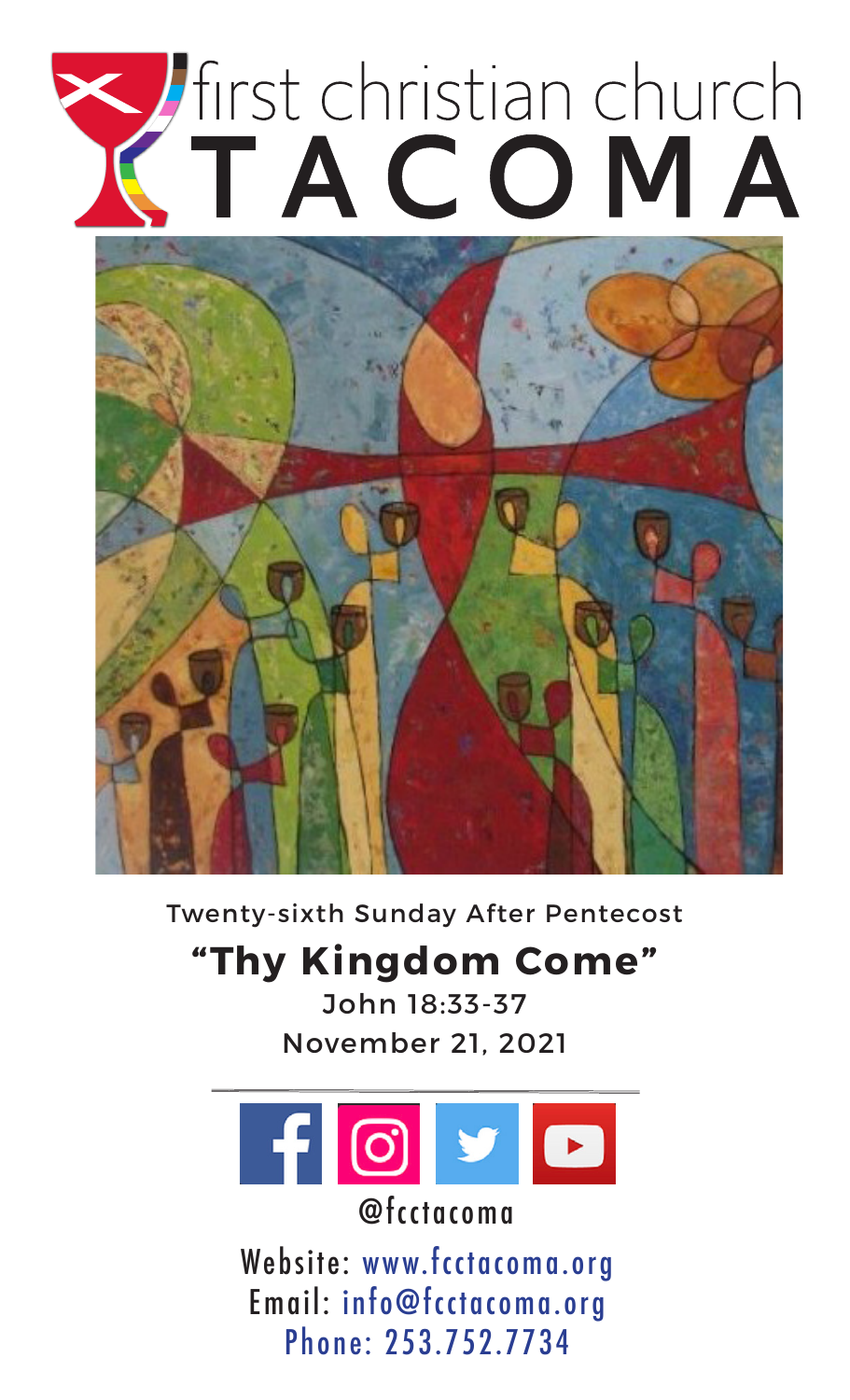## *\*Please stand if you are able*

**Gathering Music** 

**Welcome** Rev. Doug Collins

**Prelude FCC Trio** 

Tacoma Colored Fall

# **Call to Worship** Joyce Tober

*L: Come to worship Jesus Christ, Alpha and Omega,*

 *the one who is, who was, and is to come.*

# *C: We come to worship the one who rules justly.*

*L: Come to worship Jesus Christ, the faithful witness.*

 *The firstborn of the dead,*

 *The ruler of the kings of the earth!*

# *C: Bread of Heaven, God with us!*

*L: Good Shepherd, True Vine!*

*C: Eternal Word; the Great I AM*

*L: Wonderful Counselor, Prince of Peace!*

*All: We come to worship Jesus Christ, King of kings and Lord of love!*

# **\*Opening Hymn** CH 17

*.*

O Worship the King

# **A Time for Prayer** Pastor Doug

After a pastoral prayer is offered, worshippers are invited to light a candle at a nearby station as we continue our time of prayer.

Standing in the Need of Prayer

#### CH 579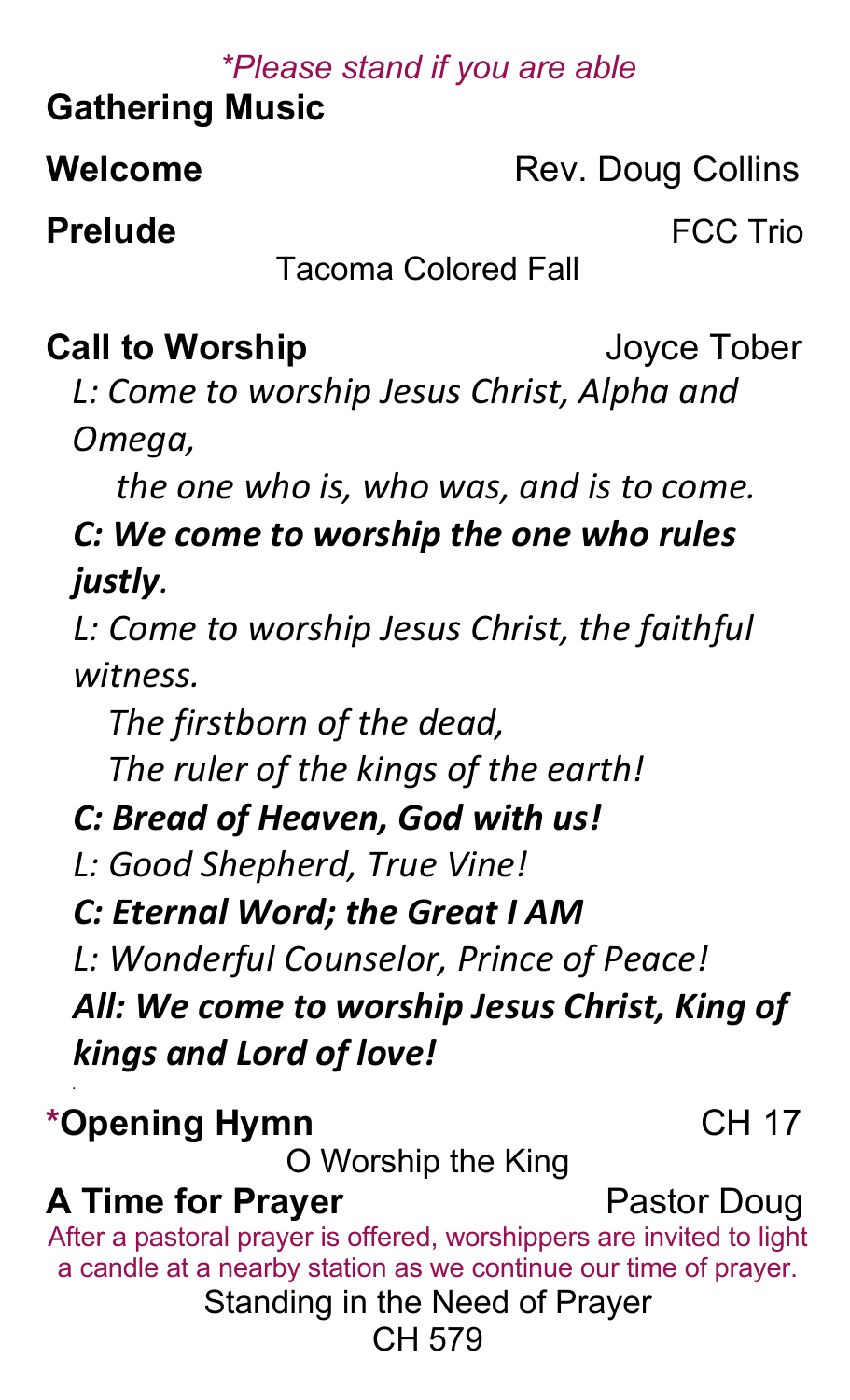#### **Community Prayer Eternal Spirit, Earth-maker, Pain-bearer** From the New Zealand Prayer Book

Find this week's responsive prayer insert in your pew.

# **Scripture Reading by Scripture Reading and Scripture Reading**

**John 18: 33-37** Then Pilate entered the headquarters<sup>[a]</sup> again, summoned Jesus, and asked him, "Are you the King of the Jews?" <sup>34</sup> Jesus answered, "Do you ask this on your own, or did others tell you about me?" <sup>35</sup> Pilate replied, "I am not a Jew, am I? Your own nation and the chief priests have handed you over to me. What have you done?" <sup>36</sup> Jesus answered, "My kingdom is not from this world. If my kingdom were from this world, my followers would be fighting to keep me from being handed over to the Jews. But as it is, my kingdom is not from here." <sup>37</sup> Pilate asked him, "So you are a king?" Jesus answered, "You say that I am a king. For this I was born, and for this I came into the world, to testify to the truth. Everyone who belongs to the truth listens to my voice."

This is the word of the Lord. **ALL: Thanks be to God.**

**Sermon** Pastor Doug

# **Thy Kingdom Come**

All the Way My Savior Leads Me CH 559